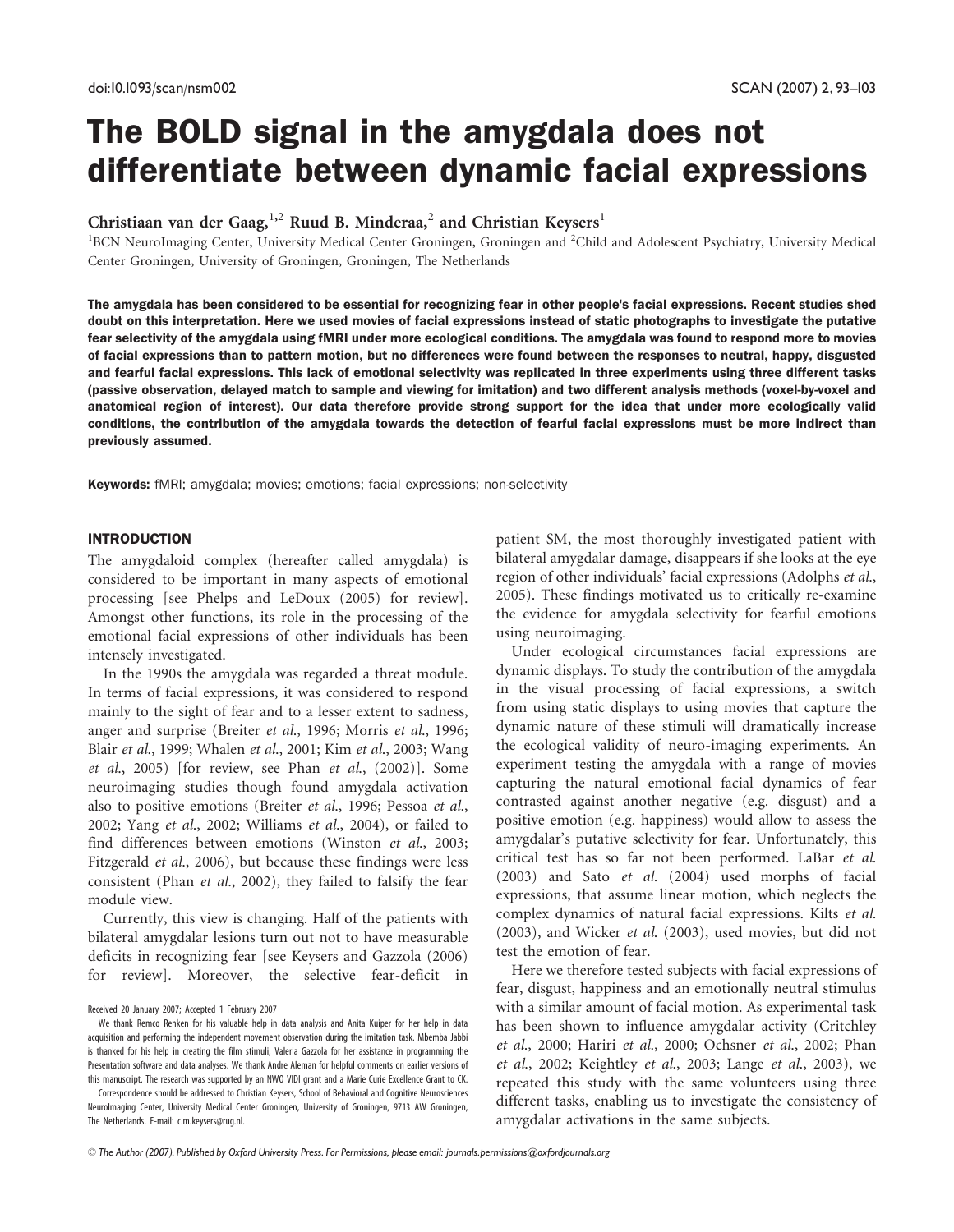# **METHODS Subjects**

Seventeen healthy young adults (age range 19–27 years of age; mean age 23.3 years; nine women, eight men) were recruited from the University of Groningen community. All subjects were right-handed [assessed with the Edinburgh handedness Questionnaire (Oldfield, 1971)] and screened for neurological and psychiatric diseases. Informed consent was obtained from each subject in accordance with the human subjects research protocol approved by the Medical Ethical Committee of the University Medical Center Groningen.

# Stimuli

Visual stimuli consisted of 3s movie clips depicting the emotions happiness, disgust, fear or neutral. Unlike previous studies using dynamic displays (Kilts et al., 2003; LaBar et al., 2003; Wicker et al., 2003; Sato et al., 2004), we have a range of facial expressions and more naturalistic specimens (no unecological morph technique was used).The happy condition consisted of spontaneous laughs of our actors, triggered by jokes. Fearful and disgusted expressions resulted from instructions to the actors to display prototypical, strong expressions of these emotions. The neutral condition consisted of movies of an actor blowing up his/her cheeks. Actors, all Caucasian, were filmed from the shoulders up and were asked to express clearly the different emotions while limiting rigid head movements as much as possible. The movies were recorded digitally with a Sony DSR-PDX10P digital camcorder. Adobe Premier Pro Software was used to cut 3 s movie-clips starting with a neutral expression (slightly friendly) lasting for 0.5 s followed by the unfolding of the facial expression and ending on a strong facial expression (see supporting online information, Video S1–S4 for examples). An extra control condition was used, displaying abstract pattern motions, composed of 0.5 s of a static oval shape patterned with vertical or horizontal stripes. Part of this pattern then started to swirl (for 2.5 s, see supporting online information, Video S5). Twenty different actors (10 males, 10 females) were filmed for all facial conditions. Each film was then rated on the content of basic emotions on a 7 point intensity scale (range  $1-7$ ) by an independent group of 15 subjects [according to methods used in Adolphs et al.  $(1994)$ ]. On a separate 3-point scale (range 1–3), subjects rated how genuine the emotions looked. Some of the actors were rated as displaying some emotions more intensely than other emotions, while other actors displayed their emotions more homogeneously. Out of the 20 actors, we therefore selected the five males and five females that showed least differences between the intensity ratings of their target emotions. For this subset of actors, there were no significant differences between the intensity of the displayed target emotions (see Figure 1). On average, the chosen movie sets for the different conditions scored >2 on the 3-point genuineness-scale.

# Procedure

The experiment was composed of three smaller experiments, each with a different instruction to the subjects. The Observation and the Discrimination tasks were conducted on the first scanning day, the Imitation task on a second scanning day. Stimuli were presented using Presentation software (Neurobehavioral Systems, Inc).

# Observation task

Subjects were instructed to pay careful attention to the different movie clips, without further explicit tasks. Stimuli were shown in a randomized event related design with movies lasting 3 s and being separated by a random interval (average 6s, range 4–8s, hereafter written  $6 \pm 2$ s) during which a white fixation cross was shown on a black background. The experiment was split in two functional runs lasting  $\sim$ 7.5 min. In each run, 5 out of the 10 movies of each condition were presented twice. After the functional runs, during the acquisition of an anatomical image, subjects had to perform a surprise memory task: There were shown 40 movies of single facial expressions, half of which had been shown to them during the functional runs. The 20 new movies were either movies of the same actors performing different emotions than those used in this experiment or from different actors showing the same or different emotions as used in this experiment. Subjects had to indicate by means of a button press in a two alternative forced choice task if they had seen the movie before or not.

# Discrimination task

After the Observation task, subjects received instructions for this second task. Subjects performed four functional runs (each lasting  $\sim$ 10 min) of a delayed-match-to-sample task on emotions: movies were shown in pairs, subjects had to report by means of a button press if the emotion of the first and second movie was the same or different. Only brain activity during presentation of the first stimulus in the pair will be analyzed here, as it represents the brain activity during the deliberate extraction of the emotion from a facial expression, without the motor planning involved during the presentation of the second stimulus. Movie pairs were shown pseudo-randomly, 50% of the trials displayed the same emotion. Every movie was shown twice at the first position of movie pairs to enable comparisons between all tasks. Random intervals separated the two movies of a trial  $(4 \pm 2 s)$  and two consecutive trials  $(6 \pm 2 s)$ . A red fixation cross was shown within movie pairs, between movie pairs it was white. After this task, subjects were informed about the Imitation task to follow a week later. Subjects were instructed to generate three personal scenarios that could help them to induce the tested emotions (e.g. sudden encounter of a spider, a dirty toilet, a good joke).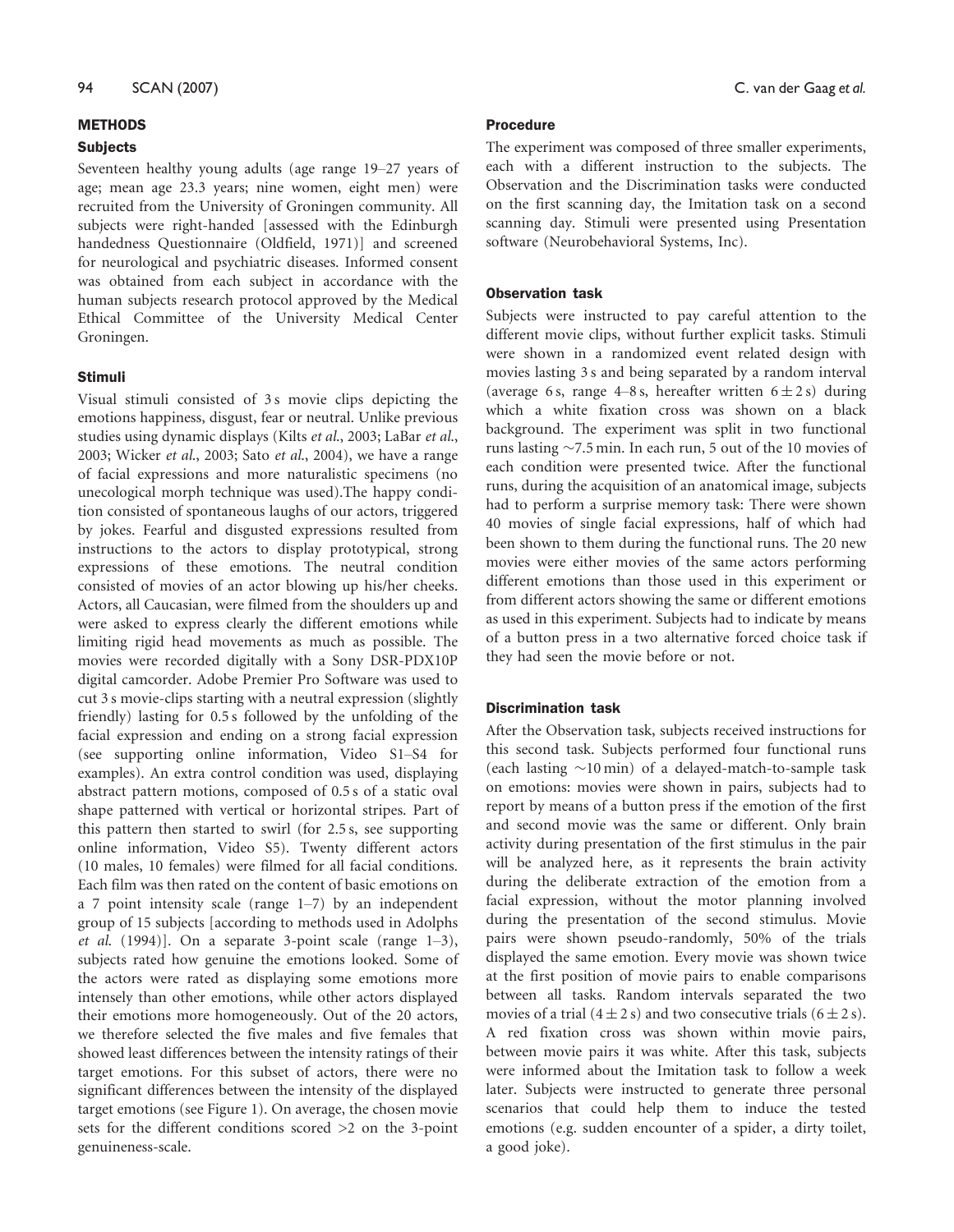

Fig. 1 Ratings of emotional facial expressions on emotion words. Data are from an independent sample of 15 normal subjects. The photos are snapshots from one of the stimulus movies. The words in capitals above each graph refer to the stimulus category, those under each bar to the word along which subjects had to rate the stimulus. The yaxis refers to reported intensity of the emotion, with 1 referring to 'none' and 7 'very intense', and error bars represent the standard-error of the mean (SEM) across 15 subjects. The second bar from the left on the top left plot thus refers for example to how much fear subjects saw in the fear-stimuli. Dotted lines are mean ratings for the Ekman faces of the same category as adapted from figure 2A of Adolphs et al. (1994). Note how these dotted lines fall within the error bars of the ratings of our stimuli.

#### Imitation task (second scanning day)

Participants had to watch a facial expression. After a random pause  $(4 \pm 2 s)$  subjects had to (i) imitate the movements of the first movie during a 3s period and (ii) generate the corresponding emotion using the scenarios they had prepared ahead of time. In particular, subjects were instructed not simply to generate facial movements that are generic to the demonstrator's emotion, but to imitate the particularities of that particular exemplar of the displayed emotion. Only the brain activity during the presentation of the movie was analyzed, to avoid contamination by motor execution. Data from this session thus represents brain activity while subjects explicitly pay attention to the motor aspects of a facial expression. Subjects were cued to start imitation by means of a change in color of the fixation cross from red to green. Turning white of the same fixation cross was the signal to stop the imitation. Every movie-clip was shown twice.

For the purpose of analyses, the same number of trials of each condition was analyzed in all three tasks, namely 20 trials of each emotion. The discrimination task, due to the delayed matching to sample paradigm contained twice as many movies, but only the sample movies were analyzed. This allowed direct comparisons between the 3 sub-experiments.

Importantly, to avoid biasing mental processes during free viewing, subjects were held naive about the discrimination and imitation tasks ahead. Similarly, during the discrimination task, subjects did not yet know they would have to perform an imitation task later. For this aim, tasks had to be conducted in the fixed order: Observation, Discrimination, Imitation for all subjects.

#### MRI data acquisition

Imaging data were acquired with a 3T Philips Intera MRI scanner (Philips, Best, The Netherlands). The standard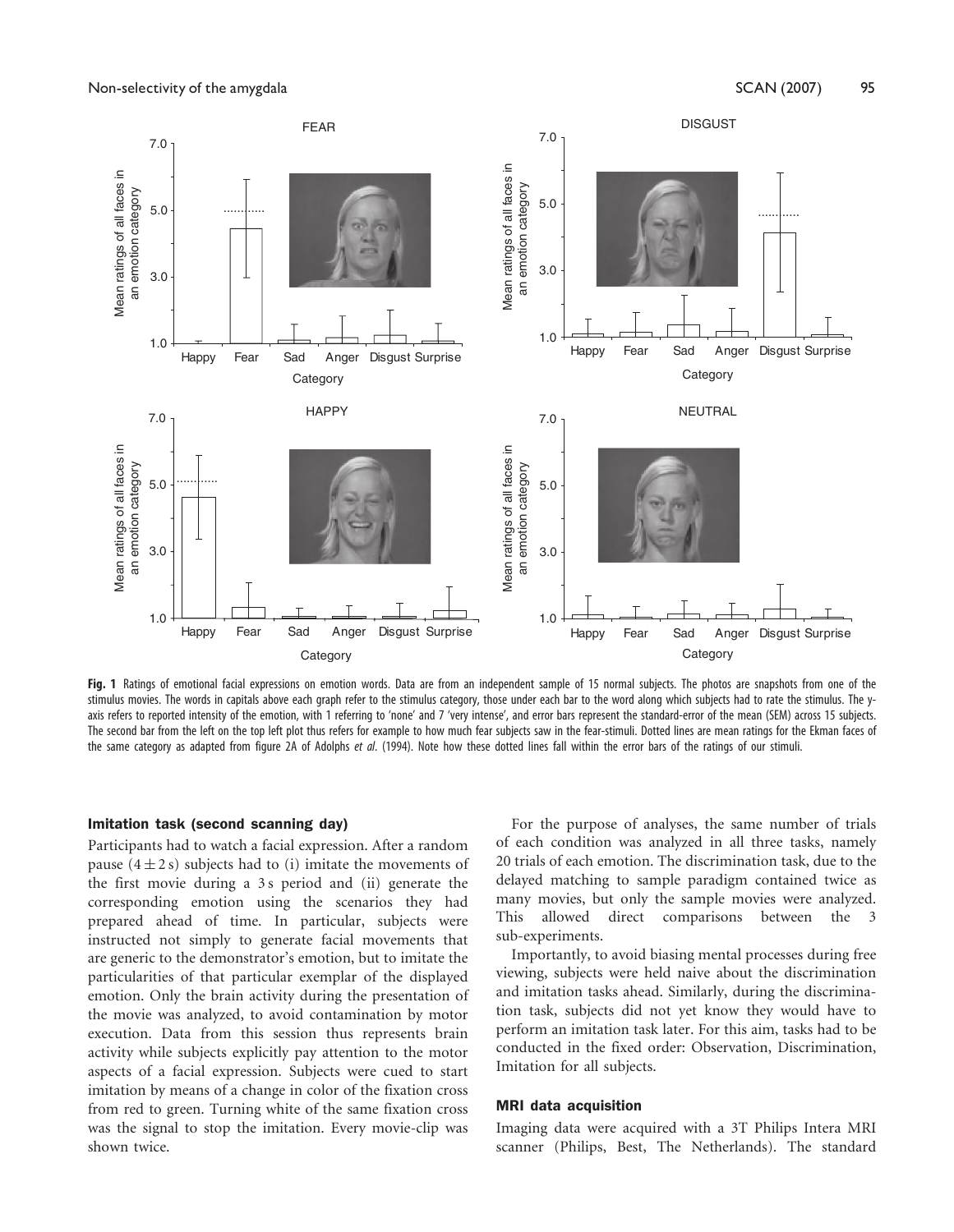6-channel SENSE head coil was used to acquire whole brain echo-planar functional images (EPIs). Thirty-nine axial slices were acquired with the following parameters: TR 2000 ms; TE 30 ms; flip angle  $90^\circ$ ; SENSE factor 2; field of view 224 mm; matrix  $64 \times 64$ ; slice thickness 3.5 mm with no slice gap, yielding isotropic voxels of  $3.5 \times 3.5 \times 3.5$  mm in size. In addition, two anatomical images were acquired: one 3D-FFE to co-register and normalize functional data with  $(TR = 25 \text{ ms}, TE = 4.6 \text{ ms}, \text{ flip angle } = 30^{\circ},$  $FOV = 256$  mm, matrix  $256 \times 256$  mm, slice thickness 1.0 mm) and a high contrast 3D-T1TFE to trace the amygdalae (TR = 8.2 ms, TE = 3.7 ms, flip  $angle = 8.0^{\circ}$ ,  $FOV = 256$  mm, matrix  $256 \times 256$  mm, slice thickness 1.0 mm).

# General data processing

A voxel-based analysis implemented in SPM2 (www.fil.ion. ucl.ac.uk/spm) was used first to analyze the fMRI data. Functional images were temporally adjusted for interleaved slice acquisition and then realigned to the first functional image of the first run. High quality T1 images were co-registered to the mean EPI image and segmented. Lowfrequency signal drift was corrected by applying a high pass temporal filter with a temporal cut-off of 250 s. Data pre-processing ended here for the analysis of signals in anatomically defined Regions of Interests (ROI's). For the whole-brain analyses on the other hand, the co-registered grey matter segment was normalized onto the MNI grey matter template and the resulting normalization parameters applied to all EPI images. The functional data were spatially smoothed with a 6 mm isotropic Gaussian Kernel before the statistical analysis.

# General linear model (GLM)

In all analyses, a similar general linear model random effect analysis was performed. For each subject, a general linear model considering the time course of each condition, convoluted with the hemodynamic response was used to estimate the contribution of each condition. A single contrast value was then extracted for each contrast of interest and subject. The contrast values from the 17 subjects were then compared against zero using a one-sample t-test to implement a random effect analysis. Resulting P-values are reported uncorrected for multiple comparisons. Input for this analysis could be the mean activity extracted from a region of interest (Brett et al., 2002) [\(http://marsbar.source](http://marsbar.source) forge.net) or the voxel by voxel activity of the entire brain using SPM2 (see further).

# Analysis of anatomically defined amygdala

We wanted to find out if the anatomically defined amygdala as a whole is differentially activated by our stimuli conditions. We traced the amygdala individually on our T1TFE images using the protocol of Kates et al. (1997). We used this protocol as it also uses a slice orientation similar

to ours. The protocol of Schumann et al. (2004) used slices oriented parallel to the main axis of the temporal cortex, and was thus harder to adapt to our data set. From the resulting amygdala ROI's, data were analyzed using the GLM (see above), yielding a single value per amygdala and subject for each contrast of interest. The values from these contrasts were then examined over tasks and stimuli using repeated measurement ANOVAs followed by Newman–Keuls post hoc comparisons. All P-values are two tailed. For statistical analyses, both SPSS (SPSS, Inc) and Statistica (Statsoft, Inc) were used.

### Voxel-by voxel analysis of the amygdala

A voxel-wise analysis in the amygdala was implemented using the GLM described before to investigate the spatial pattern of activity in the amygdala. An uncorrected threshold of  $P < 0.001$  was used to compare activity in different conditions within a particular task. This threshold was then lowered to  $P < 0.1$  to look for weak but consistent preferences common to all three tasks. See 'Results' for further details.

# **RESULTS**

# Behavioral data

Behavioral results of three subjects could not be analyzed due to malfunctioning of the computer that recorded key-presses during scanning sessions. Behavioral data presented are therefore based on the analysis of the remaining 14 subjects. All 17 subjects were kept for the fMRI analysis.

# Surprise memory task

Subjects showed a good performance on this task: on average 93% of the new stimuli were correctly identified while 84% of the familiar movie clips were identified as such. All subjects scored >70% [calculated as (correct rejection + hits)/number of trials] on the memory task, suggesting that subjects paid attention to our stimuli during the Observation task.

# Discrimination task

On average 92% of the 'same emotion' trials were correctly identified, and 97% of the 'different emotion' trials. All subjects scored >80% on this task, justifying the conclusion that all our subjects paid attention during the delayed-match-to-sample-task.

No performance data were acquired during the imitation task, although gross motor movements of the subjects were monitored by an independent observer with an infra-red camera installed in the MRI environment. Facial movements during the appropriate moment of the imitation task were confirmed for all our subjects.

# Amygdala activations during the different conditions

Figure 2 illustrates the findings of the voxel-by-voxel analysis of brain activity. During the Observation task (Figure 2A),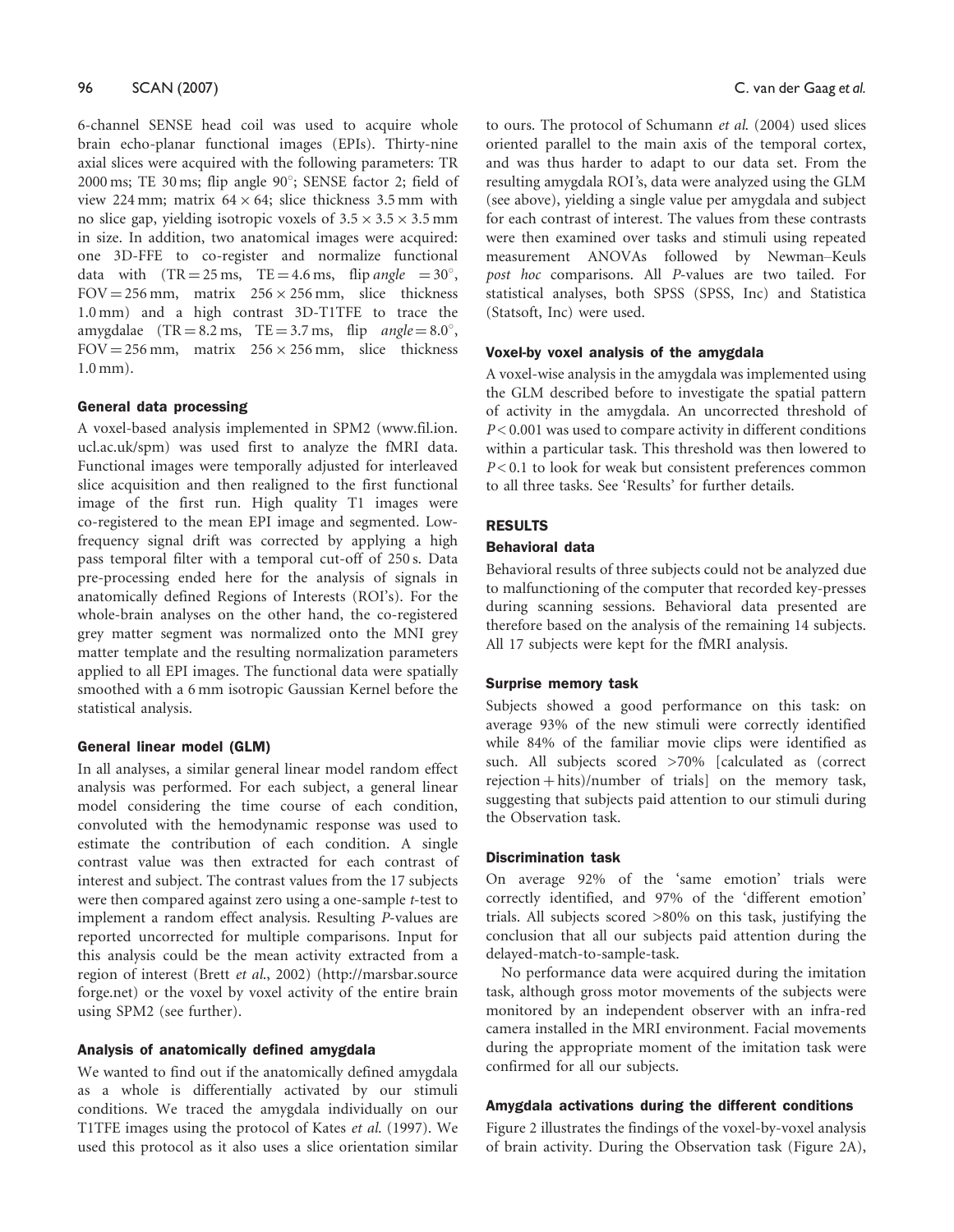comparing the emotional, neutral and pattern movies against baseline (i.e. fixation between conditions), all stimuli activated a region that overlapped with the amygdala in all tasks (leftmost three columns). Comparing conditions against each other, all facial conditions differed from the pattern condition in the dorsal aspects of the amygdalar complex (rightmost three columns) but none of the emotional facial expressions differed from the neutral condition (middle three columns) nor from each other (Figure 2D, leftmost three columns) at a rigorous threshold normally used in fMRI studies with no a priori hypothesis  $(P<0.001$  uncorrected). The same was true during the presentation of the first stimulus of each delayed matching to sample trial in the Discrimination task (see Figure 2B, Figure 2D middle three columns). Data in the retention interval and the presentation of the second stimulus were modeled in the GLM, but not analyzed as they reflect functions such as memory and motor control that were irrelevant to our study.

During the viewing phase of the Imitation task, no pattern condition existed, but again, all facial expressions differed from baseline, but none differed from each other nor from the neutral condition (Figure 2C, Figure 2D rightmost three columns).

Together, these analyses show robust activation of the amygdala to all facial stimuli and, to a lesser extent, to moving patterns. Nevertheless, there is no evidence for the threat-module hypothesis in any of the three tasks. Instead, the amygdala appears to respond similarly to neutral and emotional facial expressions.

# Anatomically defined amygdalae

Amygdalae were traced on individual T1-weighted images (see supporting information Figure S1). The regions of interests for the left and right amygdala had volumes of  $1656 \pm 47$  mm<sup>3</sup> and  $1669 \pm 28$  mm<sup>3</sup>, respectively. These volumes are very close to the average amygdala size reported by Brierley et al. (2002) in a meta-review of 51 volumetric analyses of the amygdalae:  $1727 \pm 35$  (mean  $\pm 95\%$ ) confidence interval of the mean, left)  $1692 \pm 37$  (right). We then extracted the mean activity within the two amygdalae of each subject and analyzed this activity with a GLM to extract parameter estimates for amygdala activation to all stimuli. These subject-specific parameter estimates were then compared over all 17 subjects using repeated measurement ANOVAs (Figure 3).

Comparing faces and patterns during the observation and discrimination task (2 tasks  $\times$  2 hemispheres  $\times$  5 stimuli) revealed main effects for task  $(P < 0.0002)$ , hemisphere  $(P<0.01)$  and stimuli  $(P<10^{-8})$ , but no significant interactions (all  $P > 0.05$ ). Newman–Keuls *post hoc* exploration of the effects revealed that the effect of task was caused by smaller amygdala activations during the observation condition compared with the discrimination condition. The right amygdala was activated to a larger extent than the left

amygdala with our tasks, causing the effect of hemisphere [in agreement with Morris et al. (1998), Noesselt et al. (2005) and Pegna et al. (2005) however, see (Baas et al., 2004)]. The effect of stimulus was due to the patterns always causing smaller activations than the faces (all  $P < 0.0005$ ), but there were no significant differences between the faces (all  $P > 0.2$ ).

Including also the viewing phase of the Imitation task, comparisons could no longer include the pattern condition, as this condition is absent from imitation (subjects wouldn't know how to imitate a pattern motion with their face). Comparing the amygdalar activations to the facial expressions  $(3$  tasks  $\times 2$  hemispheres  $\times 4$  facial expressions) revealed main effects of task and hemisphere (both  $P < 0.005$ ), but none for facial expressions ( $P > 0.5$ ), and no significant interactions. Although the lack of main effects and interactions with facial expressions did not call for the use of post hoc comparisons, we used Newman–Keuls tests to verify that the facial expression of fear did never produce activations that exceeded that of other facial expressions significantly (all  $P > 0.25$ ), nor did any emotional facial expression cause activities that significantly exceeded neutral facial expressions (all  $P > 0.40$ , except happy  $>$  neutral in the right hemisphere during the viewing phase of imitation  $P = 0.06$ .

To examine if the amygdalae might differentiate between different facial expressions only during a particular time window of the responses, we also extracted the time course of the BOLD response during the observation condition and found no significant differences between the responses to the different faces at any of the time points (all  $P > 0.1$ ). We also examined the time courses during both the first and second stimulus of the discrimination task, and again found no differences at any time point (all  $P > 0.1$ ). Using anatomically defined amygdala, we therefore found no evidence what-so-ever for the hypothesis that the amygdalae respond more to fearful facial expressions compared with other facial expressions, nor that emotional facial expressions exceed neutral facial expressions in activation. The only robust effect was a larger activation to faces compared against patterns.

Interestingly, average brain activity increased from the Observation to the Discrimination task, despite the fact that the same stimuli were used in both tasks. The gain in attention that is probably linked to the active performance of a discrimination task thus outweighed the potential effect of habituation in our experiment. The basic pattern of responses to the emotional stimuli was similar though in all three tasks, as shown by a lack of stimulus  $\times$  task interaction.

#### Voxel-by-voxel approach with lower thresholds

A ROI analysis of the amygdala as a whole thus failed to provide evidence for fear selectivity. A voxel-wise analysis at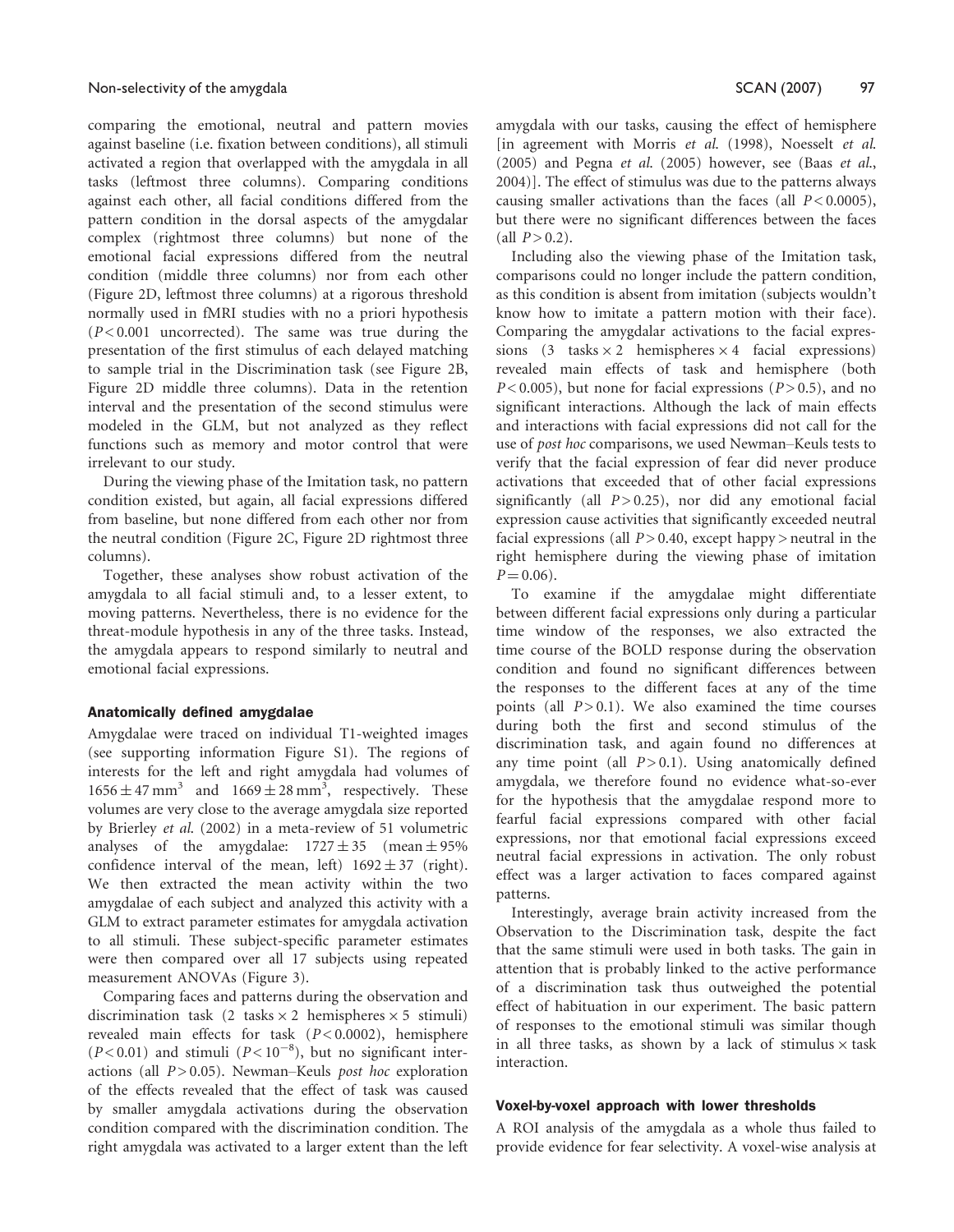98 SCAN (2007) C. van der Gaag et al.

| A            | <b>OBSERVATION</b>          |                             |                                |         |
|--------------|-----------------------------|-----------------------------|--------------------------------|---------|
|              | - Baseline                  | - Neutral                   | - Pattern                      |         |
|              | $y=-2$<br>$y=-6$<br>$y=-10$ | $y=-6$<br>$y=-2$<br>$y=-10$ | $y=-6$<br>$y=-10$<br>$v = -2$  | R<br>L  |
| F            |                             |                             |                                |         |
| D            |                             |                             |                                |         |
| Н            |                             |                             |                                |         |
| N            | <b>the ca</b>               |                             | $-1$                           | $y=-2$  |
| P            |                             |                             |                                |         |
|              |                             |                             |                                |         |
| B            | <b>DISCRIMINATION</b>       |                             |                                |         |
| F            |                             |                             |                                | $y=-6$  |
| D            |                             |                             |                                |         |
| $\mathsf{H}$ |                             |                             |                                |         |
| N            | <b>MA</b>                   |                             |                                |         |
| P            | 710                         |                             |                                | $y=-10$ |
|              |                             |                             |                                |         |
| C            | <b>IMITATION-VIEW</b>       |                             |                                |         |
|              | ъ.                          | $\sim$ $\sim$               |                                |         |
| $\mathsf D$  |                             |                             |                                |         |
|              | L'p.<br>100                 |                             |                                |         |
|              | N A A THE                   |                             |                                |         |
| D            | <b>EMOTION COMPARISONS</b>  |                             |                                |         |
|              | Observation                 |                             |                                |         |
|              | F-D                         | Discrimination<br>$F-D$     | <b>Imitation-View</b><br>$F-D$ |         |
|              |                             |                             |                                |         |
|              | $F-H$                       | $F-H$                       | $F-H$                          |         |
|              | $D-H$                       | D-H                         | 0.10<br>$D-H$                  |         |
|              |                             |                             |                                |         |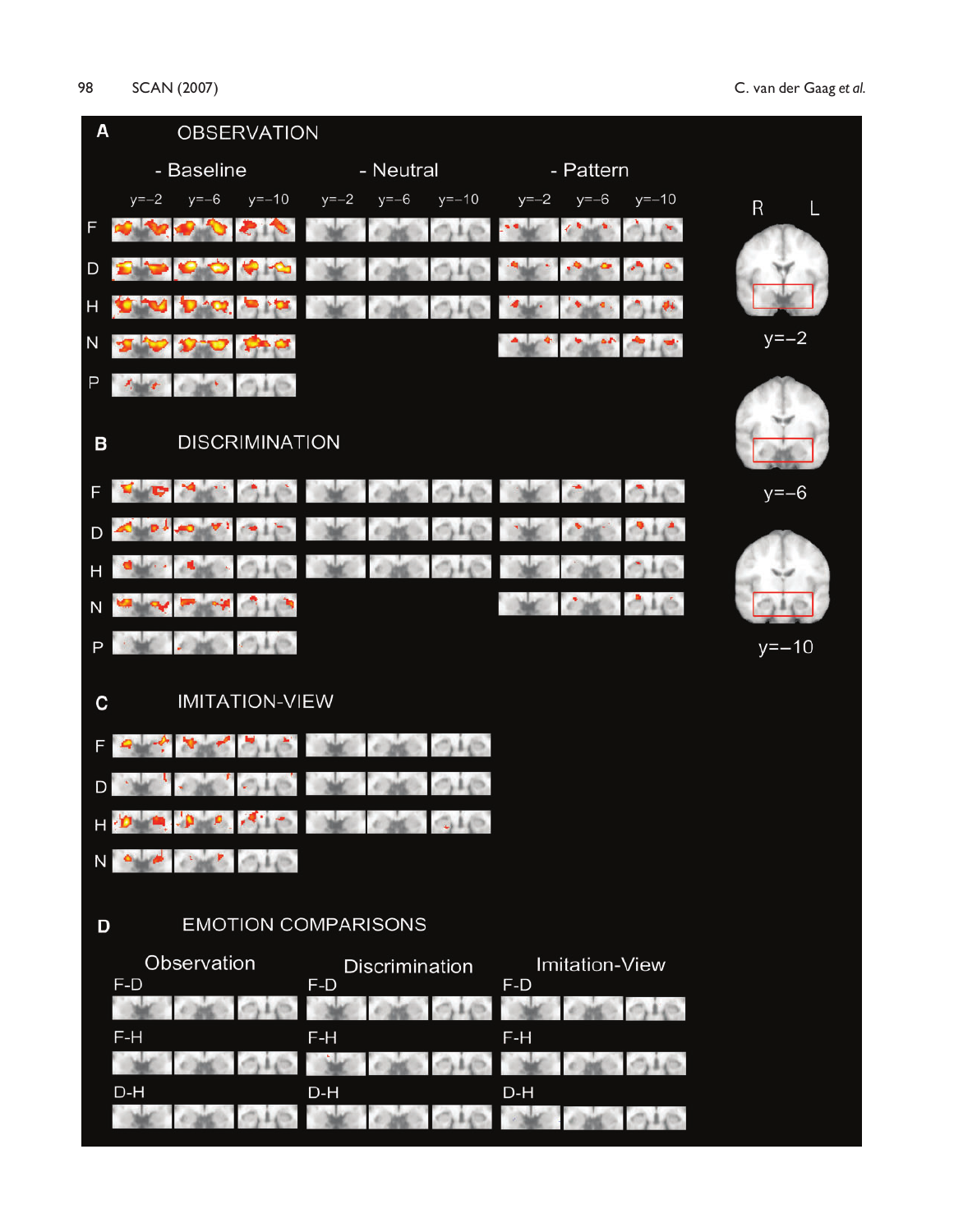

Fig. 3 Results from the anatomically defined amygdala analysis. Contrast values for the different visual stimuli compared against baseline for the two amygdalae during observation (top row), during the first stimulus of the discrimination task (middle row) and the viewing phase of the imitation task (bottom). Error bars represent the SEM. All stimuli produced activations that significantly differed from zero according to a one tailed t-test  $(P < 0.05)$  (except the pattern condition during discrimination on the left side  $(P < 0.053)$ . The facial stimuli (Neutral, Disqust, Fear and Happy) never differed from each other, but always caused significantly larger activations than the pattern, as shown by the  $*$ in the top two rows ( $P < 0.0005$ ).

Fig. 2 Results of the voxel-wise analysis of amygdalar activity during the different tasks. In the right top corner: three T1 images averaged over all 17 subjects showing the regions of the brain shown in a-d (at  $y = -2$ ,  $-6$  and  $-10$ ). Results for the rest of the brain will not be discussed in this article. (A) Results of the random effect analysis for the Observation condition overlaid on a slice from the mean anatomy taken at the indicated y-coordinates. Contrasts are shown in a tabular arrangement, with the first row showing the contrasts fear-baseline, fear-neutral and fear-pattern, the second row showing the same for disgust etc. (B) Same for the discrimination condition. (C) Same for the viewing part of the imitation task, but without the pattern condition. (D) Shows the direct contrasts between fear and all other facial emotions. Warm colors show augmentations in BOLD ( $t_{16}$  > 3.69, n = 17, k = 5), while cold colors would have shown reductions in BOLD ( $t_{16}$  < -3.69, n = 17, k = 5), but were not encountered in these slices. (F = fearful movies,  $D =$  disgust movies,  $H =$  happy movies, N=neutral movies, P=pattern movies).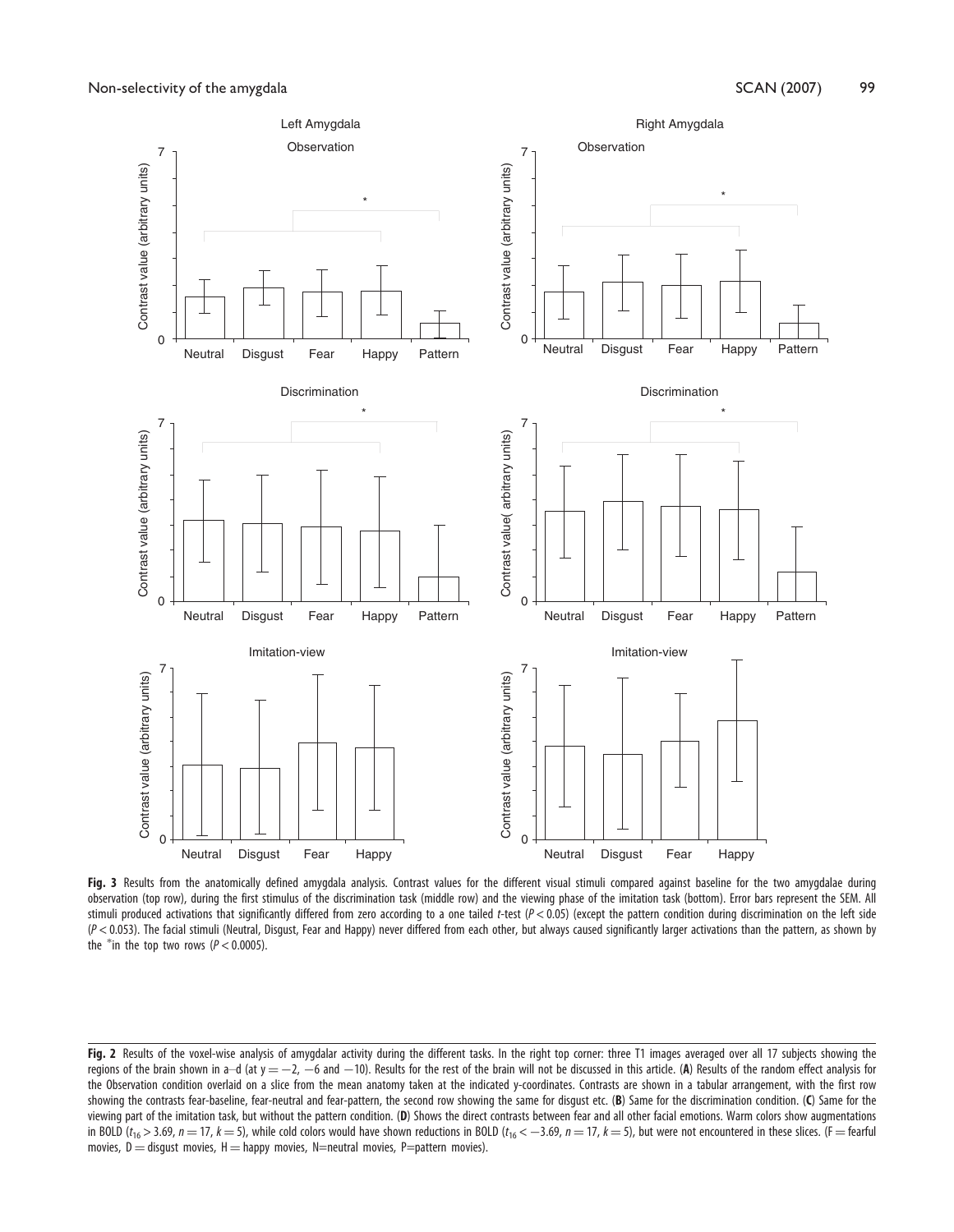$P < 0.001$  showed that not even a subregion of the amygdala shows such selectivity. This finding is in apparent contrast to the majority of studies that used static facial expressions. Negative findings are difficult to interpret, as they may be the result of a lack of statistical power: Figure 3B in Winston et al. (2003) for instance suggests a trend towards fear selectivity in the right amygdala, that might have been too small to be significant within that experiment. To strengthen the validity of our negative finding, we lowered our threshold to  $P < 0.01$ , uncorrected  $(k > 6$  voxels), and examined separately for the three experiments if the contrasts fear-neutral, fear-happy or fear-disgust show significant differences in the amygdalae. Not a single significant difference was found.

# **DISCUSSION**

The present study examined amygdala activation during the observation of dynamic facial expressions and pattern movements under different viewing tasks.

Observation of all film clips displaying facial movements robustly activated the amygdala, in line with previous single cell (Fried et al., 1997; Kreiman et al., 2000; Fried et al., 2002) and neuroimaging studies (Breiter et al., 1996; Morris et al., 1998; Whalen et al., 1998; Kilts et al., 2003; Winston et al., 2003; Fitzgerald et al., 2006). The subjects showed the same pattern of activations in three experiments with different instructions.

Pattern movements, when tested, activated the amygdala significantly, but the activations were always significantly smaller than to our facial stimuli, in accordance with previous findings (Kilts et al., 2003; Pasley et al., 2004; Fitzgerald et al., 2006; Reinders et al., 2005).

Comparing movies of different facial expressions, be they perceived as emotional or not, we found no measurable difference in the BOLD signal in the amygdala. This lack of difference cannot be due to a lack of sensitivity in our measurements, as all facial conditions produced reliable, reproducible and strong activations that could be differentiated from pattern motion, nor can it be due to our stimuli not containing strong enough emotional content, as the ratings of our stimuli are well in line with those published previously for standardized facial expression sets (Figure 1). The lack of difference between the facial stimuli persisted even when lowering the threshold to  $P < 0.01$ .

The task performed while watching the facial stimuli affected amygdalar activation. Compared with the observation task, the more demanding discrimination and imitation tasks augmented both the magnitude and variance of the amygdalar activations (Figure 3), resulting in an overall reduction of the t-values in Figure 2. As task order was fixed, the increase in magnitude in the later tasks occurred despite the habituating effect of having seen the facial stimuli in previous tasks. Our results using movies thus differ from those observed using static facial expressions where many studies have shown a decrease in amygdala signal during the performance of a cognitive task (Critchley et al., 2000; Hariri et al., 2000; Ochsner et al., 2002; Phan et al., 2002; Hariri and Weinberger, 2003; Hariri et al., 2003; Keightley et al., 2003; Lange et al., 2003) and others found a significant habituation effect in the amygdala (Breiter et al., 1996; Wright et al., 2001; Fischer et al., 2003; Wedig et al., 2005).

By capturing the natural motion of facial expressions, we increased the ecological validity of our movies, but their validity could be further increased by increasing the relevance of the facial expressions to the subjects. Exploring amygdalar responses in a setup where the facial expressions could indicate the presence of a true danger in the scanner room would be an important future step in research.

A priori, our neutral condition posed a problem: it contained facial movements mainly in the lower regions of the face while the emotional expressions had salient motion also in their upper parts. The observed lack of difference in amygdalar response between the neutral and the emotional expressions though suggests that a posteriori, that difference turned out to be of no relevance for the amygdala.

The tasks used in experiments can influence results. A passive observation task (e.g. Breiter et al. 1996; Whalen et al., 1998; Whalen et al., 2001; Kim et al., 2003; Lange et al., 2003) does not force subjects to attend to the emotions. Discrimination tasks may add cognitive (e.g. Hariri et al., 2000; Canli et al., 2002; Yang et al., 2002; Kilts et al., 2003; LaBar et al., 2003; Lange et al., 2003; Winston et al., 2003; Fitzgerald et al., 2006; Wright and Liu, 2006) and memory components that may affect the discriminative nature of the amygdala. Imitation tasks may emphasize motor components (e.g. Carr et al., 2003; Dapretto et al., 2006). Using multiple paradigms on the same subjects is thus necessary for differentiating response patterns that are specific to particular tasks from those common to all paradigms. Here we observed a similar lack of amygdalar emotion selectivity in all three tasks, suggesting that this phenomenon is not task specific.

This finding is in contrast with many results published earlier. It would be tempting to search for methodological differences: we used movies while most studies used static photographs. Indeed, the only study directly comparing amygdalar responses to movies and static images, found that the amygdala did not discriminate between dynamic emotional and neutral facial expressions (Kilts et al., 2003). However, that study also failed to find significant differences in the amygdala when comparing static photographs of neutral and emotional facial expressions, in line with a growing number of other studies utilizing static facial expressions (Winston et al., 2003; Fitzgerald et al., 2006). For each individual study, methodological differences can be found (event vs blockdesign, movies vs photos, etc.) and subtle differences in the timing parameters of an experiment (e.g. presentation rate, duration, number of repetitions, etc.) can affect dramatically (Price et al., 1996). The effect of these factors will need to be tested thoroughly in order to identify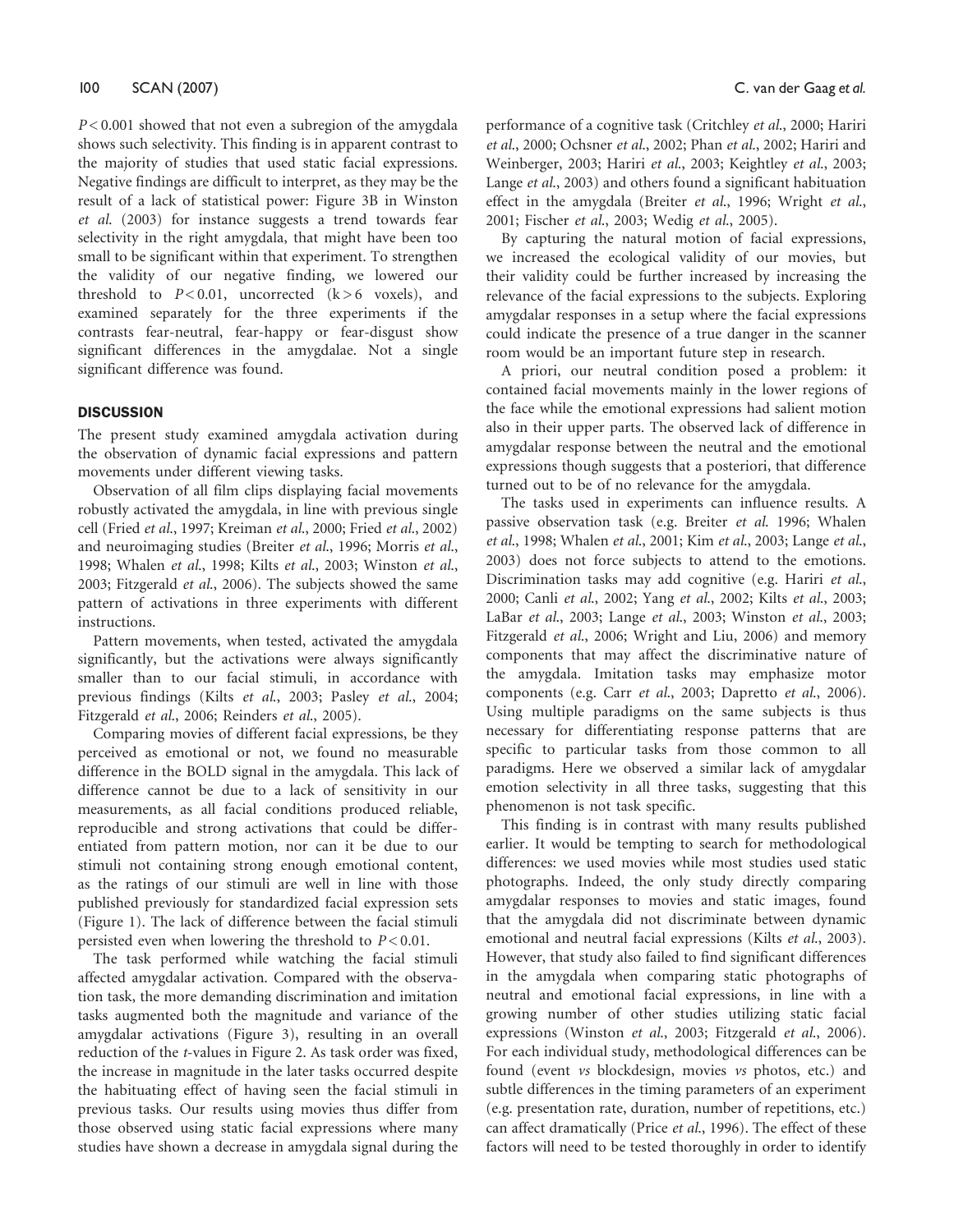the conditions under which the amygdala does show emotion selectivity, and those in which it does not. In the face of the accumulating number of negative findings, it is important though to start to acknowledge, that the amygdala appears not to be always selective for particular emotions. Instead, in the context of a belief in amygdala selectivity for negative emotions, the scientific peer-review process may have been more favorable towards positive findings and theory-congruent studies, while searching for technical weaknesses in studies that reported theory-incongruent negative findings. This may have resulted in overestimating the selectivity of the amygdala.

Independent evidence for this view comes from the most recent exploration of the deficits encountered after amygdalar lesions. Adolphs et al. (2005) demonstrated that without amygdalae, patient SM is not incapable of recognizing fear, she simply stops to bias her visual processing of faces towards the eyes during the exploration of all facial expressions, not fear in particular. Only the consequences of not paying attention to the eyes differed between emotions, as the eye region is particularly informative in recognizing fear.

If the amygdala may not be fear selective, what role might it have during facial processing? Amongst many other connections, the amygdala receives converging input from temporal visual areas processing faces as well as from areas processing the hedonic valence of events, including the orbitofrontal, cingulate and insular cortex (McDonald, 1998; Stefanacci and Amaral, 2000; Stefanacci and Amaral, 2002). This pattern of connectivity makes the amygdala particularly suitable for processing correlations between stimuli and their hedonic consequences, and biasing visual processing towards stimuli that are considered of particular importance for the organism. What stimuli are important can be learned by the system, but for a social animal such as humans, faces [and eyes in particular (Whalen et al., 2004)] are a stimulus type that deserves particular attention in many circumstances, and that would thus a priori deserve privileged processing in this circuitry, explaining the higher activity to all facial expressions compared with pattern motion in our experiment. Facial movement will be particularly important in this context, as it suggests some change in the state of other individuals, and these changes need to be processed. Static faces on the other hand suggest that things stay as they were, thus requiring no further processing. In this view the amygdala thus contributes to the processing of facial expressions not directly by detecting the expressed emotion, but indirectly, by directing the processing of facial expressions towards particularly informative parts of our environment, in particular faces and the eyes. The actual recognition of the emotion occurs in other neural structures. This view of the amygdala is similar to that put forward by others

(Whalen et al., 1998; Holland and Gallagher, 1999; Sander et al., 2003; Adolphs et al., 2005).

Our fMRI experiment measures the activity of voxels of  $3.5 \times 3.5 \times 3.5$  mm. Finding that a voxel as a whole does not differentiate between different emotions does not preclude the existence of neurons in that area that sharply discriminate between different emotions but shows that within that voxel, the processing of different facial expressions must have comparable metabolic demands. This suggests that most neurons in the amygdala are unlikely to be selective for one particular emotion. Indeed, the amygdala has been shown to contain neurons selective for the positive as well as negative valence of a visual stimulus, with the two types of neurons overlapping substantially within the scale of an fMRI voxel (Fried et al., 1997; Nishijo et al., 1988; Paton et al., 2006).

Using movies to probe the selectivity of the amygdala for particular facial expressions, we found that the amygdala appears not to be selective. We replicated this finding in three experiments. Notwithstanding the open debate on the amygdalar selectivity during the viewing of static photographs of emotions, at least for the ecologically more relevant case of movies, we can thus state that the contribution of the amygdala towards detecting fearful facial expressions must be more indirect than previously assumed. This finding will guide significantly our changing understanding of the role of the amygdala.

#### Conflict of Interest

None declared.

#### **REFERENCES**

- Adolphs, R., Tranel, D., Damasio, H., Damasio, A. (1994). Impaired recognition of emotion in facial expressions following bilateral damage to the human amygdala. Nature, 372, 669–72.
- Adolphs, R., Gosselin, F., Buchanan, T.W., Tranel, D., Schyns, P., Damasio, A.R. (2005). A mechanism for impaired fear recognition after amygdala damage. Nature, 433, 68–72.
- Baas, D., Aleman, A., Kahn, R.S. (2004). Lateralization of amygdala activation: a systematic review of functional neuroimaging studies. Brain Research Reviews, 45, 96–103.
- Blair, R.J., Morris, J.S., Frith, C.D., Perrett, D.I., Dolan, R.J. (1999). Dissociable neural responses to facial expressions of sadness and anger. Brain, 122, 883–93.
- Breiter, H.C., Etcoff, N.L., Whalen, P.J., et al. (1996). Response and habituation of the human amygdala during visual processing of facial expression. Neuron, 17, 875–87.
- Brett, M., Anton, J.L., Valabregue, R., Poline, J.B. (2002). Region of interest analysis using an SPM toolbox. Neuroimage, 16, Abstract 497.
- Brierley, B., Shaw, P., David, A.S. (2002). The human amygdala: a systematic review and meta-analysis of volumetric magnetic resonance imaging. Brain Research Reviews, 39, 84–105.
- Canli, T., Sivers, H., Whitfield, S.L., Gotlib, I.H., Gabrieli, J.D. (2002). Amygdala response to happy faces as a function of extraversion. Science, 296, 2191.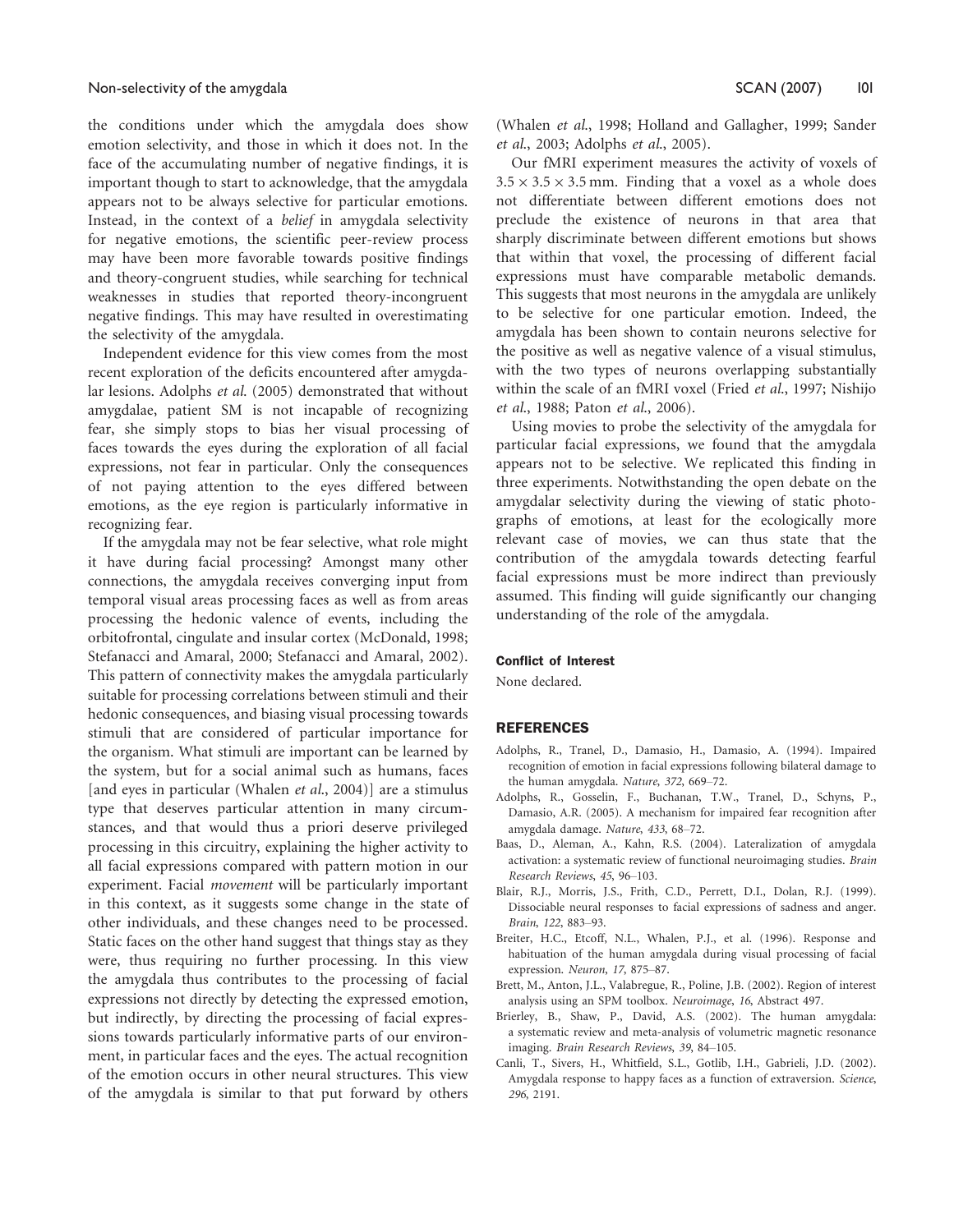### 102 SCAN (2007) C. van der Gaag et al.

- Carr, L., Iacoboni, M., Dubeau, M.C., Mazziotta, J.C., Lenzi, G.L. (2003). Neural mechanisms of empathy in humans: a relay from neural systems for imitation to limbic areas. Proceedings of the National Academy of Sciences USA, 100, 5497–502.
- Critchley, H., Daly, E., Phillips, M., et al. (2000). Explicit and implicit neural mechanisms for processing of social information from facial expressions: a functional magnetic resonance imaging study. Hum Brain Mapp, 9, 93–105.
- Dapretto, M., Davies, M.S., Pfeifer, J.H., et al. (2006). Understanding emotions in others: mirror neuron dysfunction in children with autism spectrum disorders. Nature Neuroscience, 9, 28–30.
- Fischer, H., Wright, C.I., Whalen, P.J., McInerney, S.C., Shin, L.M., Rauch, S.L. (2003). Brain habituation during repeated exposure to fearful and neutral faces: a functional MRI study. Brain Research Bulletin, 59, 387–392.
- Fitzgerald, D.A., Angstadt, M., Jelsone, L.M., Nathan, P.J., Phan, K.L. (2006). Beyond threat: amygdala reactivity across multiple expressions of facial affect. Neuroimage, 30, 1441–8.
- Fried, I., MacDonald, K.A., Wilson, C.L. (1997). Single neuron activity in human hippocampus and amygdala during recognition of faces and objects. Neuron, 18, 753–765.
- Fried, I., Cameron, K.A., Yashar, S., Fong, R., Morrow, J.W. (2002). Inhibitory and excitatory responses of single neurons in the human medial temporal lobe during recognition of faces and objects. Cerebral Cortex, 12, 575–84.
- Hariri, A.R., Weinberger, D.R. (2003). Functional neuroimaging of genetic variation in serotonergic neurotransmission. Genes Brain and Behavior, 2, 341–9.
- Hariri, A.R., Bookheimer, S.Y., Mazziotta, J.C. (2000). Modulating emotional responses: effects of a neocortical network on the limbic system. Neuroreport, 11, 43–8.
- Hariri, A.R., Mattay, V.S., Tessitore, A., Fera, F., Weinberger, D.R. (2003). Neocortical modulation of the amygdala response to fearful stimuli. Biological Psychiatry, 53, 494–501.
- Holland, P.C., Gallagher, M. (1999). Amygdala circuitry in attentional and representational processes. Trends in Cogn Sciences, 3, 65–73.
- Kates, W.R., Abrams, M.T., Kaufmann, W.E., Breiter, S.N., Reiss, A.L. (1997). Reliability and validity of MRI measurement of the amygdala and hippocampus in children with fragile X syndrome. Psychiatry Research, 75, 31–48.
- Keightley, M.L., Winocur, G., Graham, S.J., Mayberg, H.S., Hevenor, S.J., Grady, C.L. (2003). An fMRI study investigating cognitive modulation of brain regions associated with emotional processing of visual stimuli. Neuropsychologia, 41, 585–96.
- Keysers, C., Gazzola, V. (2006). Towards a unifying neural theory of social cognition. Progress in Brain Research, 156, 379–401.
- Kilts, C.D., Egan, G., Gideon, D.A., Ely, T.D., Hoffman, J.M. (2003). Dissociable neural pathways are involved in the recognition of emotion in static and dynamic facial expressions. Neuroimage, 18, 156–68.
- Kim, H., Somerville, L.H., Johnstone, T., Alexander, A.L., Whalen, P.J. (2003). Inverse amygdala and medial prefrontal cortex responses to surprised faces. Neuroreport, 14, 2317–22.
- Kreiman, G., Koch, C., Fried, I. (2000). Category-specific visual responses of single neurons in the human medial temporal lobe. Nature Neuroscience, 3, 946–53.
- LaBar, K.S., Crupain, M.J., Voyvodic, J.T., McCarthy, G. (2003). Dynamic perception of facial affect and identity in the human brain. Cerebral Cortex, 13, 1023–33.
- Lange, K., Williams, L.M., Young, A.W., et al. (2003). Task instructions modulate neural responses to fearful facial expressions. Biological Psychiatry, 53, 226–232.
- McDonald, A.J. (1998). Cortical pathways to the mammalian amygdala. Progress in Neurobiology, 55, 257–332.
- Morris, J.S., Frith, C.D., Perrett, D.I., et al. (1996). A differential neural response in the human amygdala to fearful and happy facial expressions. Nature, 383, 812–5.
- Morris, J.S., Friston, K.J., Buchel, C. (1998). A neuromodulatory role for the human amygdala in processing emotional facial expressions. Brain, 121, 47–57.
- Nishijo, H., Ono, T., Nishino, H. (1988). Single neuron responses in amygdala of alert monkey during complex sensory stimulation with affective significance. Journal of Neuroscience, 8, 3570–83.
- Noesselt, T., Driver, J., Heinze, H.J., Dolan, R. (2005). Asymmetrical activation in the human brain during processing of fearful faces. Current Biology, 15, 424–9.
- Ochsner, K.N., Bunge, S.A., Gross, J.J., Gabrieli, J.D. (2002). Rethinking feelings: an FMRI study of the cognitive regulation of emotion. Journal of Cognitine Neuroscience, 14, 1215–29.
- Oldfield, R.C. (1971). The assessment and analysis of handedness: the Edinburgh inventory. Neuropsychologia, 9, 97–113.
- Pasley, B.N., Mayes, L.C., Schultz, R.T. (2004). Subcortical discrimination of unperceived objects during binocular rivalry. Neuron, 42, 163–72.
- Paton, J.J., Belova, M.A., Morrison, S.E., Salzman, C.D. (2006). The primate amygdala represents the positive and negative value of visual stimuli during learning. Nature, 439, 865–70.
- Pegna, A.J., Khateb, A., Lazeyras, F., Seghier, M.L. (2005). Discriminating emotional faces without primary visual cortices involves the right amygdala. Nature Neuroscience, 8, 24–5.
- Pessoa, L., McKenna, M., Gutierrez, E., Ungerleider, L.G. (2002). Neural processing of emotional faces requires attention. Proceedings of the National Academy of Sciences USA, 99, 11458–63.
- Phan, K.L., Wager, T., Taylor, S.F., Liberzon, I. (2002). Functional neuroanatomy of emotion: a meta-analysis of emotion activation studies in PET and fMRI. Neuroimage, 16, 331–48.
- Phelps, E.A., LeDoux, J.E. (2005). Contributions of the amygdala to emotion processing: from animal models to human behavior. Neuron, 48, 175–87.
- Price, C.J., Moore, C.J., Frackowiak, R.S. (1996). The effect of varying stimulus rate and duration on brain activity during reading. Neuroimage, 3, 40–52.
- Reinders, A.A., den Boer, J.A., Buchel, C. (2005). The robustness of perception. Eur J Neuroscience, 22, 524–30.
- Sander, D., Grafman, J., Zalla, T. (2003). The human amygdala: an evolved system for relevance detection. Reviews in the Neurosciences, 14, 303–16.
- Sato, W., Kochiyama, T., Yoshikawa, S., Naito, E., Matsumura, M. (2004). Enhanced neural activity in response to dynamic facial expressions of emotion: an fMRI study. Cognitive Brain Research , 20, 81–91.
- Schumann, C.M., Hamstra, J., Goodlin-Jones, B.L., et al. (2004). The amygdala is enlarged in children but not adolescents with autism; the hippocampus is enlarged at all ages. Journal of Neuroscience, 24, 6392–401.
- Stefanacci, L., Amaral, D.G. (2000). Topographic organization of cortical inputs to the lateral nucleus of the macaque monkey amygdala: a retrograde tracing study. Journal of Comparative Neurology, 421, 52–79.
- Stefanacci, L., Amaral, D.G. (2002). Some observations on cortical inputs to the macaque monkey amygdala: an anterograde tracing study. Journal of Comparative Neurology, 451, 301–23.
- Wang, L., McCarthy, G., Song, A.W., LaBar, K.S. (2005). Amygdala activation to sad pictures during high-field (4 tesla) functional magnetic resonance imaging. Emotion, 5, 12–22.
- Wedig, M.M., Rauch, S.L., Albert, M.S., Wright, C.I. (2005). Differential amygdala habituation to neutral faces in young and elderly adults. Neuroscience Letters, 385, 114–9.